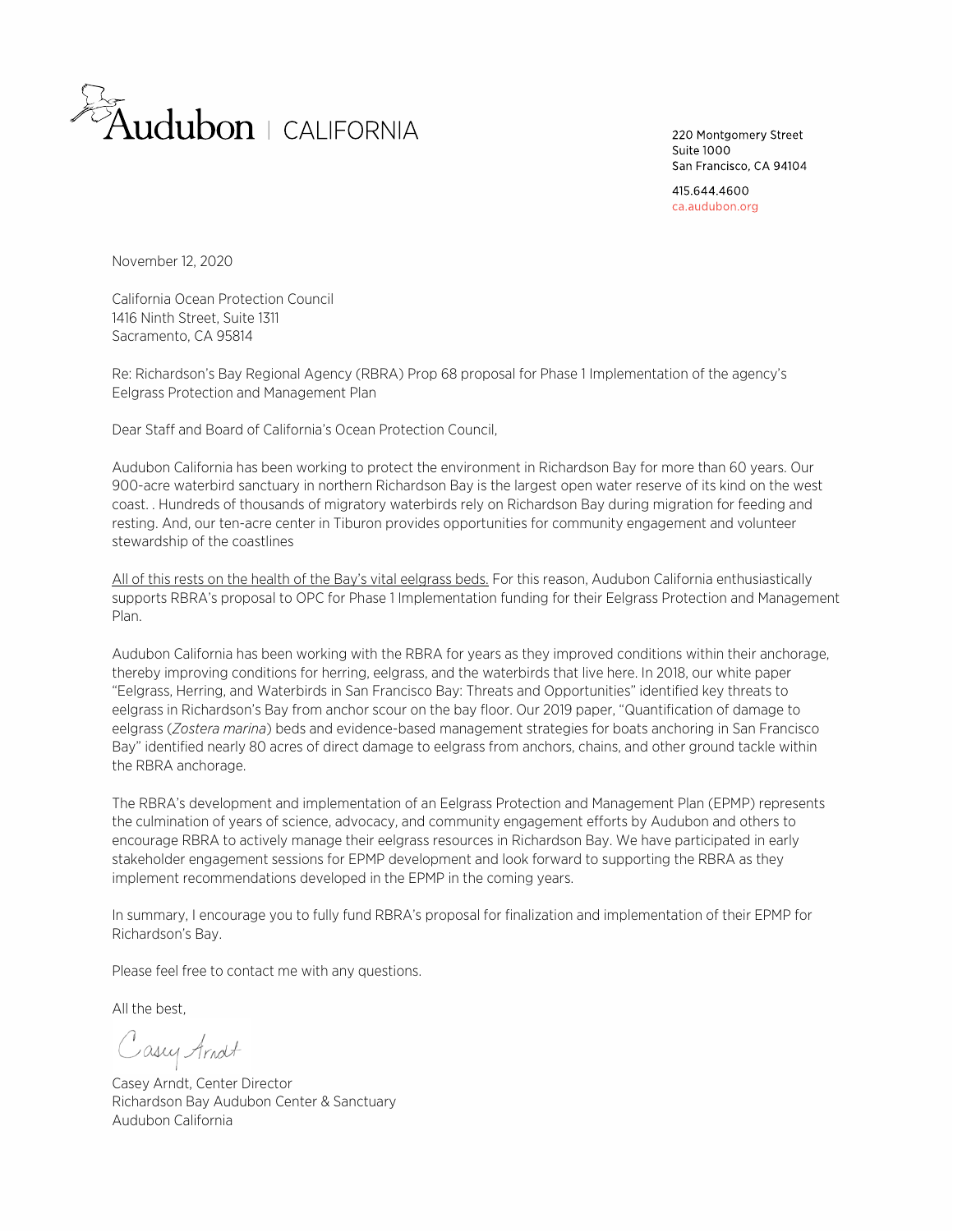

ESTUARY & OCEAN SCIENCE CENTER ROMBERG TIBURON CAMPUS

> 3150 Paradise Drive Tiburon, CA 94920

> Tel: 415/338-3700 Fax: 415/435-7120

November 11, 2020

 California Ocean Protection Council 1416 Ninth Street, Suite 1311 Sacramento, CA 95814

 Re: Richardson's Bay Regional Agency (RBRA) Prop 68 proposal for Phase 1 Implementation of the agency's Eelgrass Protection and Management Plan

Dear staff and Board of California's Ocean Protection Council (OPC),

 I have worked in Richardson's Bay for years, including ongoing eelgrass restoration efforts within the Audubon Sanctuary and upcoming restoration research within the RBRA anchorage. I write today in enthusiastic support of the RBRA's proposal to OPC for Phase 1 implementation of their Eelgrass Protection and Management Plan (EPMP). I have participated in early stakeholder outreach for the EPMP and support the agency's efforts to develop and implement a spatially explicit EPMP to protect eelgrass from the myriad threats it faces in the Bay.

 At my research lab at San Francisco State University's Estuary & Ocean Science Center, we are broadly interested in the ecology of coastal habitats, with a focus on tidal marshes and seagrass beds. We work at the interface of basic and applied ecology, with the philosophy that restoration and conservation activities will be most effective when there is understanding of the processes that govern natural communities.

 We have recently begun efforts to test strategies for restoration of eelgrass within areas of anchor scour in the Richardson's Bay anchorage. These efforts are focused on anchor scars created by ground tackle from vessels anchored out in the Bay. However, strategies for anchor scar restoration will not be successful without a reduction in ongoing anchor scour to the bay floor. A key component of successful restoration of eelgrass here will be clear delineation of areas where boats can and cannot anchor so that damage is not perpetuated, as well as the community engagement efforts needed to get the word out about the new anchoring areas – all of which is proposed under the RBRA's EPMP Phase 1 Implementation Proposal.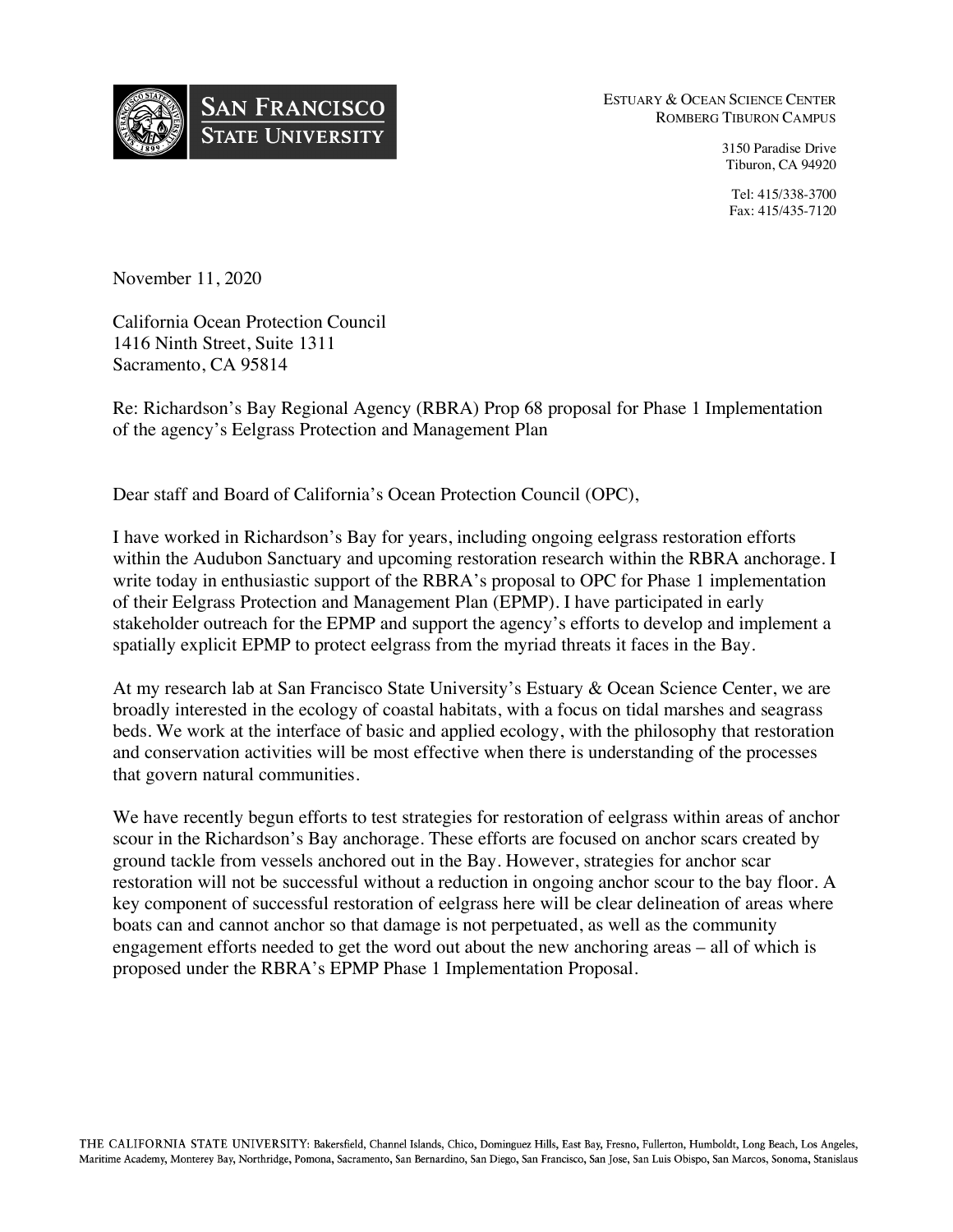

ESTUARY & OCEAN SCIENCE CENTER ROMBERG TIBURON CAMPUS

> 3150 Paradise Drive Tiburon, CA 94920

Tel: 415/338-3700 Fax: 415/435-7120

 In summary, I encourage you to fully fund RBRA's proposal for finalization and implementation of their EPMP for Richardson's Bay.

Please feel free to contact me with any questions.

Sincerely,

Lathaugh & Boyer

 Katharyn E. Boyer Professor of Biology Estuary & Ocean Science Center Romberg Tiburon Campus San Francisco State University <mark>[katboyer@sfsu.edu](mailto:katboyer@sfsu.edu)</mark><br>415-338-3751 415-338-3751